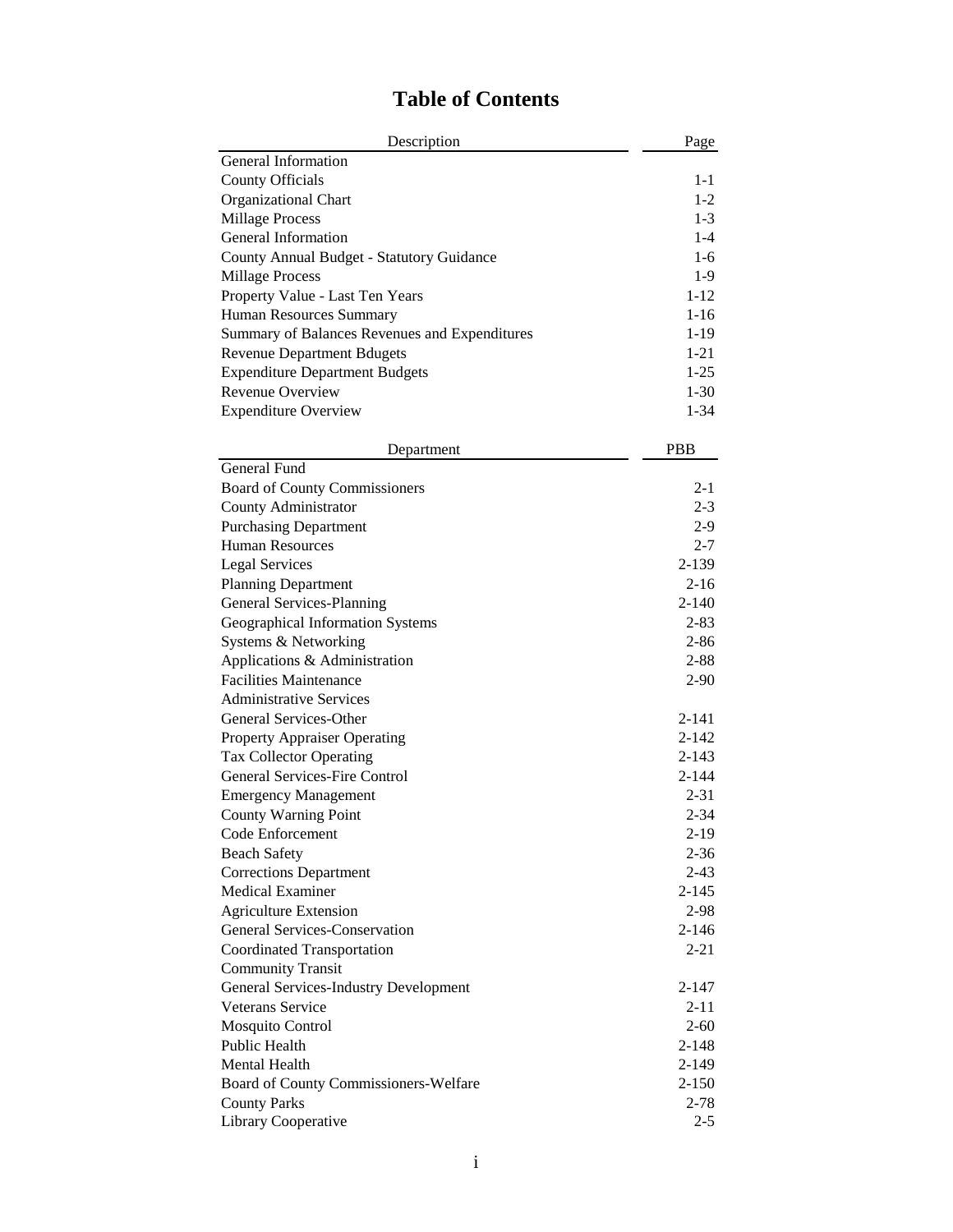| <b>Table of Contents</b> |  |  |
|--------------------------|--|--|
|                          |  |  |

| Department                                 | <b>PBB</b> |
|--------------------------------------------|------------|
| Clerk to the Board of County Commissioners | $2 - 151$  |
| Property Appraiser                         | $2 - 152$  |
| Sheriff                                    | $2 - 153$  |
| Supervisor of Elections                    | $2 - 154$  |
| Reserves/Miscellaneous                     | $2 - 155$  |
| <b>State Attorney Office</b>               | $2 - 156$  |
| Public Defender Office                     |            |
| <b>Court Administration</b>                | 2-157      |
| Administration-Circuit Court               | $2 - 158$  |
| Judges                                     | 2-159      |
| Pretrial Services Program                  | $2-49$     |
| OEA Eglin AFB Growth                       | $2 - 160$  |
| FDLIS State Aid Library                    | 2-161      |
| FDCF MH & DCCM                             | $2 - 162$  |
|                                            |            |
| <b>County Transporation Trust Fund</b>     |            |
| <b>Engineering Department</b>              | $2 - 52$   |
| Road Department                            | $2 - 69$   |
| <b>Traffic Signal Maintenance</b>          | $2 - 57$   |
| <b>Stormwater Management</b>               | $2 - 75$   |
| FDOT Traffic Signals                       |            |
|                                            |            |
| <b>Tourist Development Fund</b>            | 2-132      |
| <b>Dune/Beach Restoration</b>              | 2-134      |
|                                            |            |
| <b>Natural Disaster Fund</b>               | $2 - 163$  |
|                                            |            |
| E.J.M. Aerospace                           | $2 - 164$  |
|                                            |            |
| 9-1-1 Coordinator                          | $2 - 35$   |
|                                            |            |
| Radio Communications Program               | $2 - 165$  |
|                                            |            |
| Contraband/Forfeiture-Sheriff              | $2 - 166$  |
|                                            |            |
| <b>Education-Sheriff</b>                   | 2-167      |
|                                            |            |
| County Health Unit                         | $2 - 168$  |
|                                            |            |
| <b>Street Lighting Fund</b>                | 2-177      |
| <b>Bluewater Bay MSTU</b>                  | $2 - 220$  |
| Lake Pippin MSTU                           | $2 - 221$  |
|                                            |            |
| <b>County Parks-Unincorporated Areas</b>   | $2 - 78$   |
|                                            |            |
| Prisoner Benefit                           | $2 - 46$   |
|                                            |            |
| <b>Judicial Innovations</b>                | $2 - 222$  |
|                                            |            |
| Legal Aid                                  | 2-229      |
| Law Library                                | $2 - 51$   |